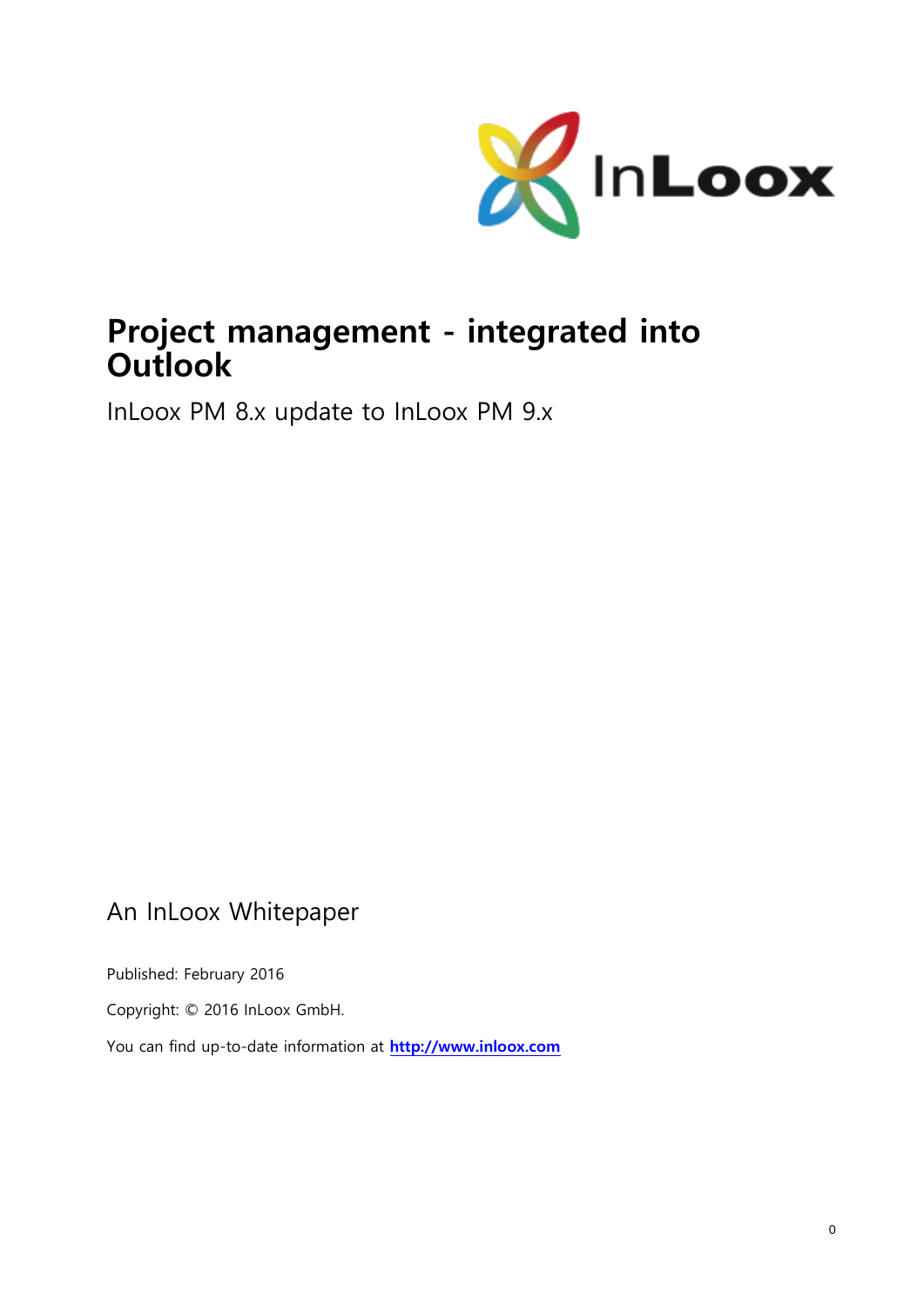

# Contents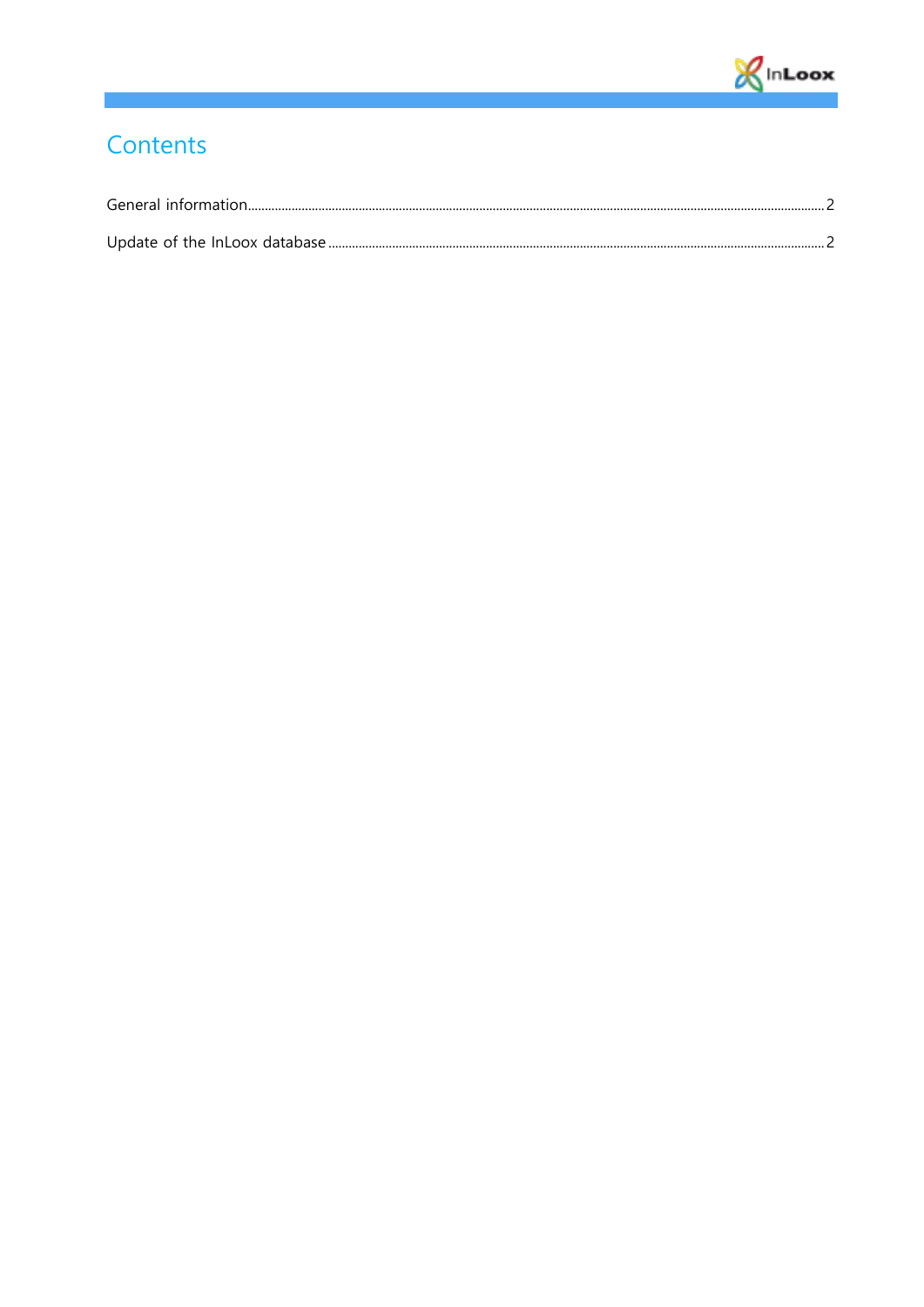

The information contained in this document represents the current view of InLoox on the issues discussed as of the date of publication. Because InLoox must respond to changing market conditions, it should not be interpreted to be a commitment on the part of InLoox, and InLoox cannot guarantee the accuracy of any information presented after the date of publication.

This White Paper is for informational purposes only. INLOOX MAKES NO WARRANTIES, EXPRESS, IMPLIED OR STATUTORY, AS TO THE INFORMATION IN THIS DOCUMENT.

Complying with all applicable copyright laws is the responsibility of the user. Without limiting the rights under copyright, no part of this document may be reproduced, stored in or introduced into a retrieval system, or transmitted in any form or by any means (electronic, mechanical, photocopying, recording, or otherwise), or for any purpose, without the express written permission of InLoox GmbH.

© 2016 InLoox GmbH. All rights reserve.

IQ medialab and InLoox are either registered trademarks or trademarks of InLoox GmbH in Germany and/or other countries.

The names of actual companies and products mentioned herein may be the trademarks of their respective owners.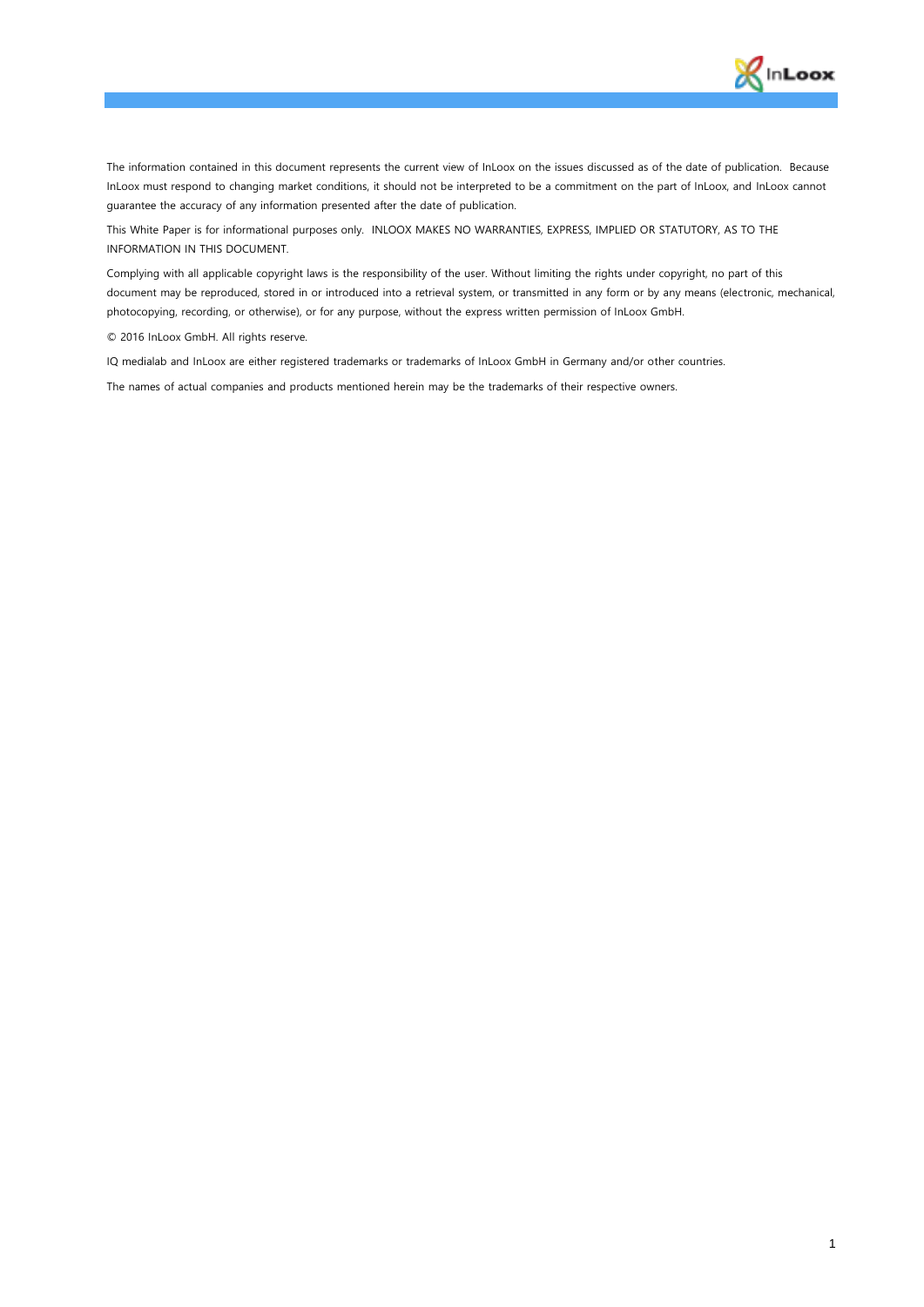

#### <span id="page-3-0"></span>General information

This document describes the steps required to successfully update an InLoox 8 database.

The update of an InLoox PM 8 version to InLoox PM 9.x requires the update of the InLoox database. It is necessary to back-up the InLoox database before the update, since it is not possible to downgrade back to the earlier version.



Please note that the support of Outlook 2007 has ended with InLoox PM 9.

**Please note**: To be able to use InLoox PM 9 you need a **valid InLoox PM 9 license key**. Please contact us or your local reseller if you do not have an InLoox PM 9 license key yet. We are happy to help you.

Proceed with the following steps to back-up the database.

- 1. Ensure that there are no users currently connected to the database
- 2. Connect to the InLoox database and make a complete backup. All supported database manufacturers provide a description and the tools for backing up data
- 3. Update the InLoox database as described in the following chapter.

If you are not sure whether a database update is required or not, you can always try to run an update. If so, the setup indicates that the database is up-to-date.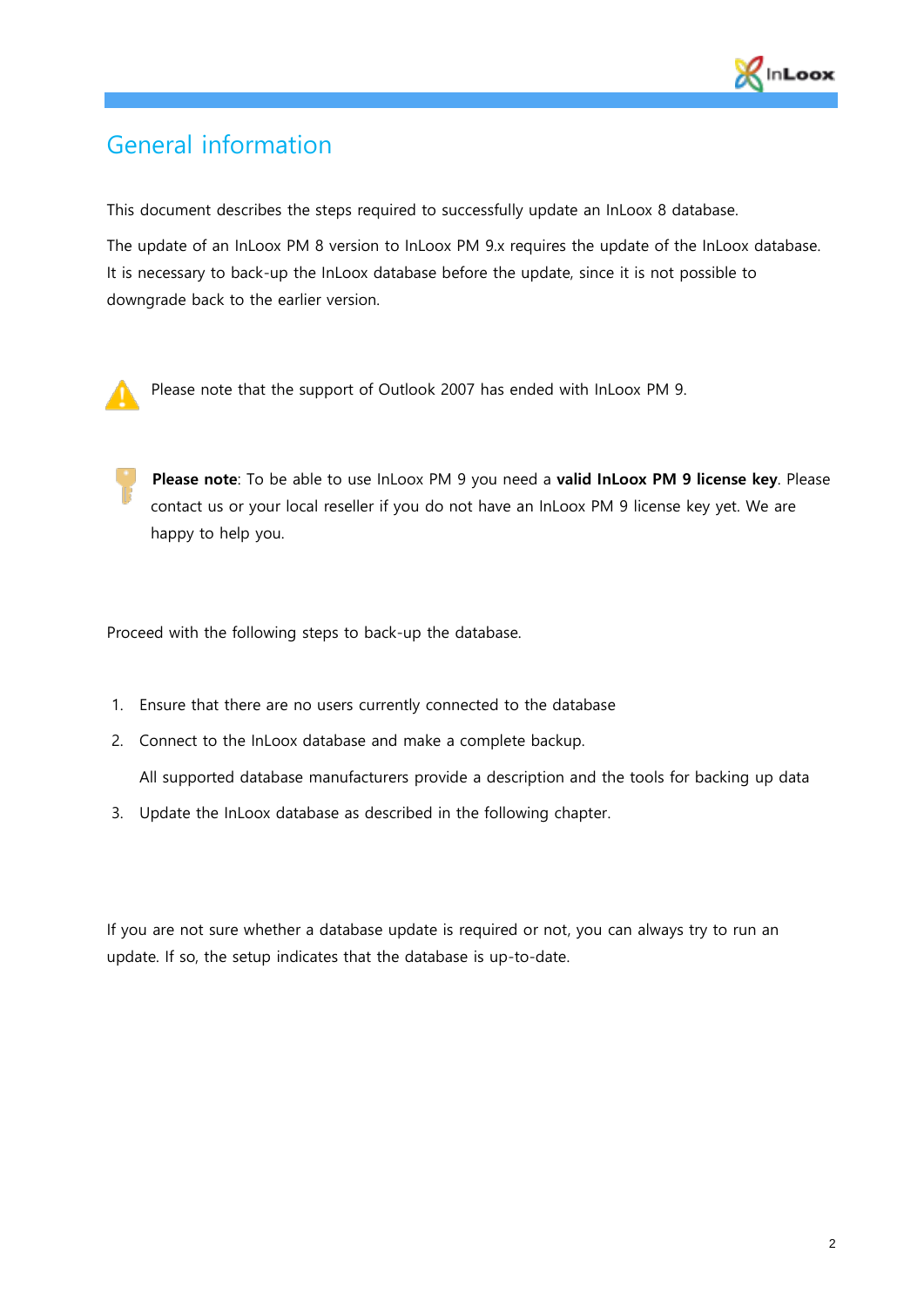

### <span id="page-4-0"></span>Update of the InLoox database

1. Start the setup file.



#### 2. Choose "**Create or update InLoox PM Database**"

3. Accept the license Agreement and click on **Next.**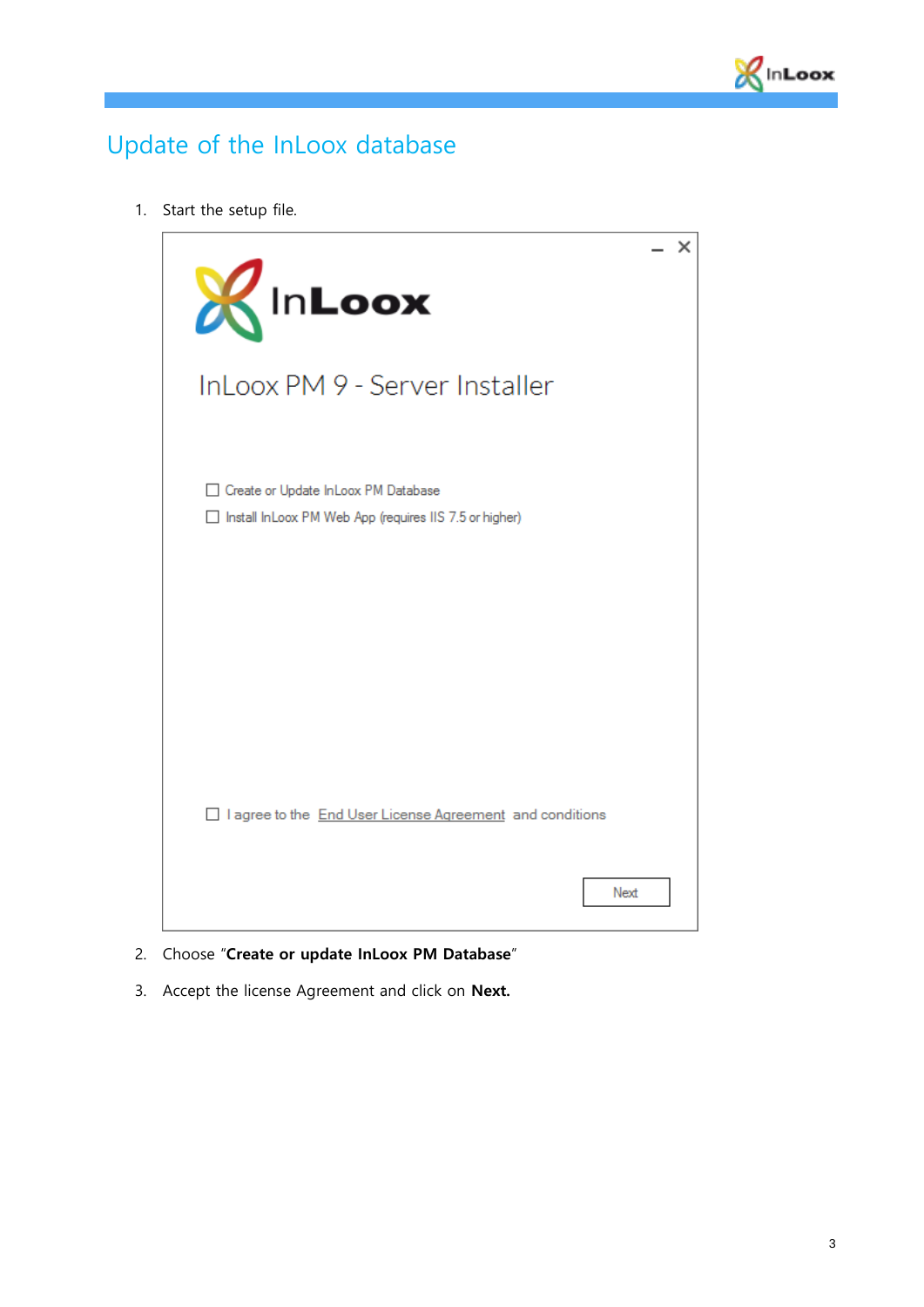

4. Enter the data to connect to your InLoox database and click on **Next**

**Important:** You have to use the same database logon for the upgrade as you used for the original installation. Otherwise new Tables might be created in a wrong configuration. If you use a Microsoft SQL Server, it is advisable to use the sa-account.

| KInLoox                          | InLoox PM 9 - Server Installer |   | × |
|----------------------------------|--------------------------------|---|---|
| InLoox PM Database - Credentials |                                |   |   |
| Databasesystem:                  | Microsoft SQL Server           | A |   |
| Servername:                      |                                |   |   |
| Databasename:                    | inloox                         | 0 |   |
| <b>Integrated Security</b>       |                                |   |   |
| $\bigcirc$ Login                 |                                |   |   |
| Username:                        |                                |   |   |
| Password:                        |                                |   |   |
| <b>Additonal Parameters</b>      |                                |   |   |
|                                  |                                |   |   |
|                                  | <b>Back</b><br>Next            |   |   |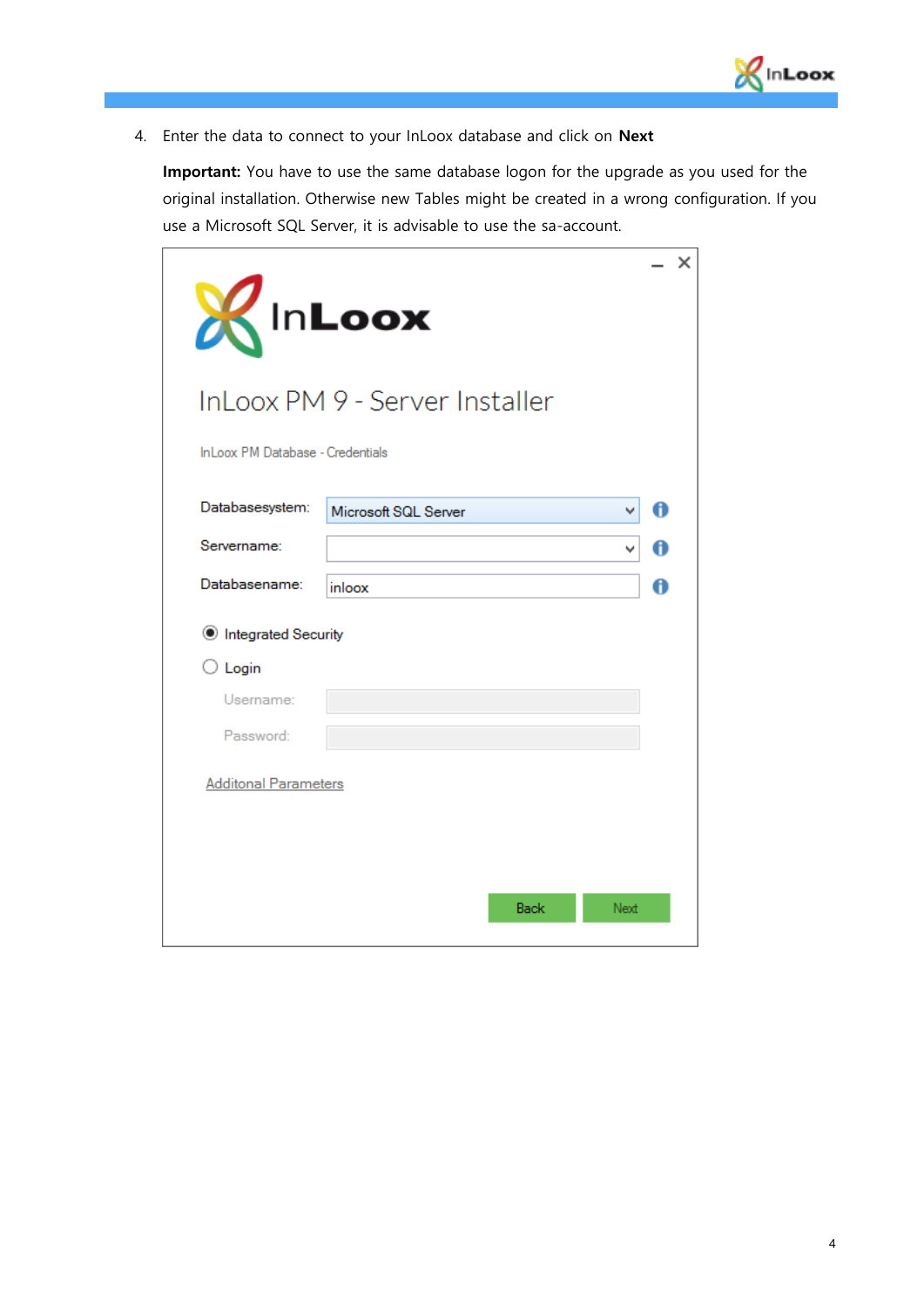

5. Please select the timezone in which enter your data und input your InLoox PM 9 license key.

You can add additional license keys too.

|                                                                                  |   | × |
|----------------------------------------------------------------------------------|---|---|
| KInLoox                                                                          |   |   |
| InLoox PM 9 - Server Installer                                                   |   |   |
| InLoox PM Database - Initialisation                                              |   |   |
| Database requires an update on Version 9.0                                       |   |   |
| It is strongly recommended to backup your database before you<br>А.<br>continue. |   |   |
| Please select your timezone, in which you entered your times<br>previously:      |   |   |
|                                                                                  |   |   |
|                                                                                  |   |   |
| Input a license key for the installation:                                        |   |   |
|                                                                                  | A |   |
|                                                                                  |   |   |
| Input additional license keys                                                    |   |   |
|                                                                                  |   |   |
|                                                                                  |   |   |
|                                                                                  |   |   |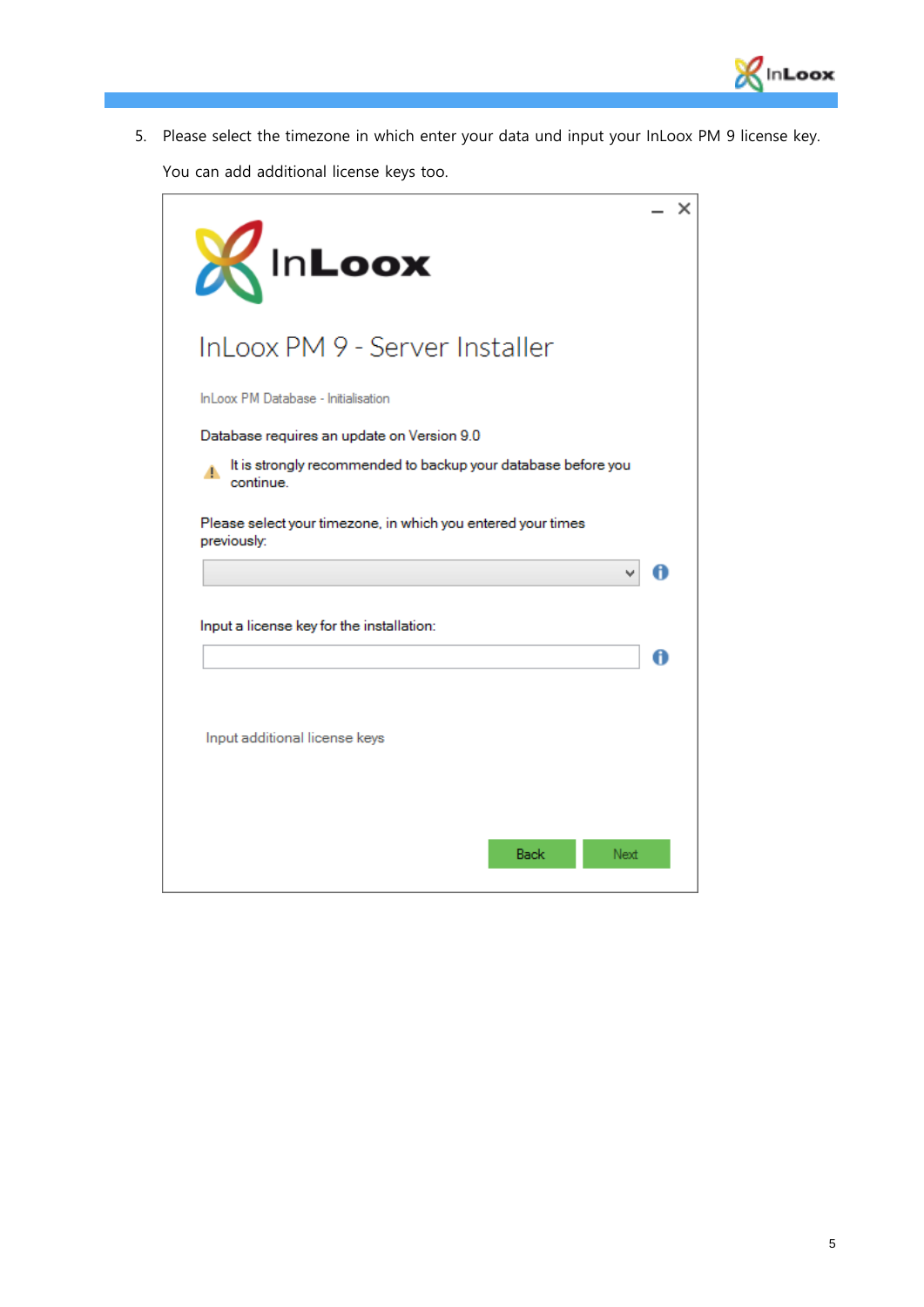

6. The setup now updates the InLoox database automatically. Please note that this process can take several minutes depending on the amount of data in the database.

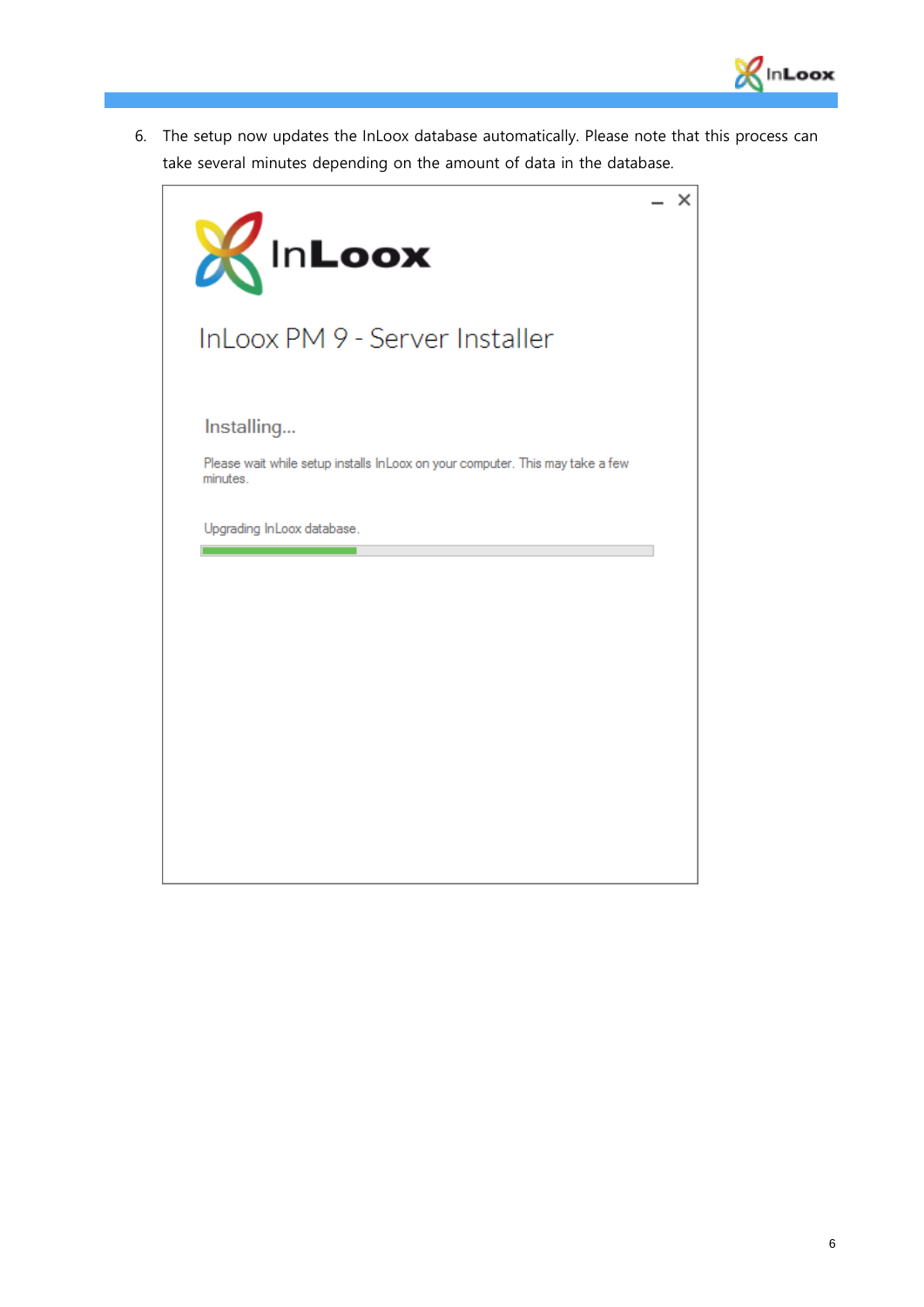

7. The update is finished. Afterwards a small connection test is executed.

Confirm with **Next.**